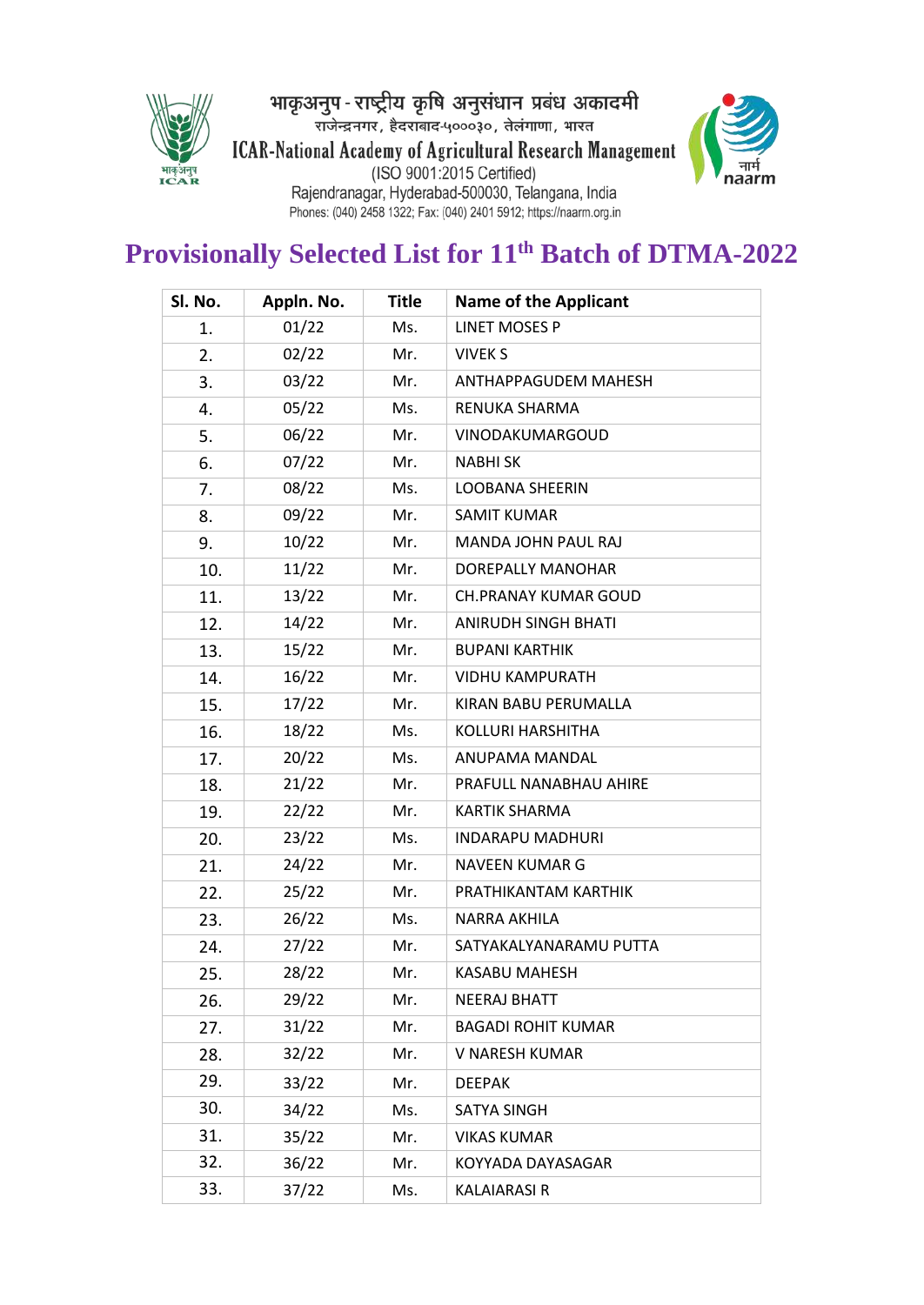| SI. No. | Appln. No. | <b>Title</b> | <b>Name of the Applicant</b> |
|---------|------------|--------------|------------------------------|
| 1.      | 04/22      | Ms.          | SAYANTEE GHOSH               |
| 2.      | 12/22      | Mr.          | SHEELU YADAV                 |
| 3.      | 19/22      | Ms.          | GUNDAPUNENI PRASANNABHARGAVI |
| 4.      | 30/22      | Mr.          | <b>SHAIK MOHAMMED RAFI</b>   |
| 5.      | 38/22      | Ms.          | KATPADI AKHILA               |
| 6.      | 39/22      | Mr.          | SYED M PASHA                 |
| 7.      | 40/22      | Ms.          | <b>NAGARATNAM P</b>          |
| 8.      | 41/22      | Ms.          | <b>BEESA SAIPRIYANKA</b>     |
| 9.      | 42/22      | Mr.          | Y. RAKESH                    |
| 10.     | 43/22      | Mr.          | M. PRAVEEN KUMAR             |
| 11.     | 44/22      | Ms.          | <b>SWEETY</b>                |
| 12.     | 46/22      | Mr.          | P. SRINIVAS                  |
| 13.     | 47/22      | Ms.          | V. RAMYA                     |
| 14.     | 48/22      | Ms.          | L JOYTHI                     |
| 15.     | 49/22      | Ms.          | <b>K KAVITH</b>              |
| 16.     | 50/22      | Ms.          | S. SOWMYA                    |

# **Conditionally Selected List for 11 th Batch of DTMA-2022**

<<< >>>

## **MEMORANDUM\***

### **(Applicable for Conditionally Selection List only)**

### **Sub: Admission to Diploma in Technology Management in Agriculture (DTMA) Course 2022 (Distance Education Mode) – reg**.

This is to inform you that your application for admission to the DTMA Programme 2022 is under active consideration for selection by ICAR-NAARM and UoH. However, you are hereby informed to submit the under mentioned documents immediately by **E – mail**, as applicable.

- **1. SSC / 10th Certificate / SSC / 10th Marks Sheet**
- **2. Intermediate/ 12th Certificate/ Marks Sheet**
- **3. UG Certificate / Provisional Degree Certificate**

On receipt of above documents, admission letter will be mailed.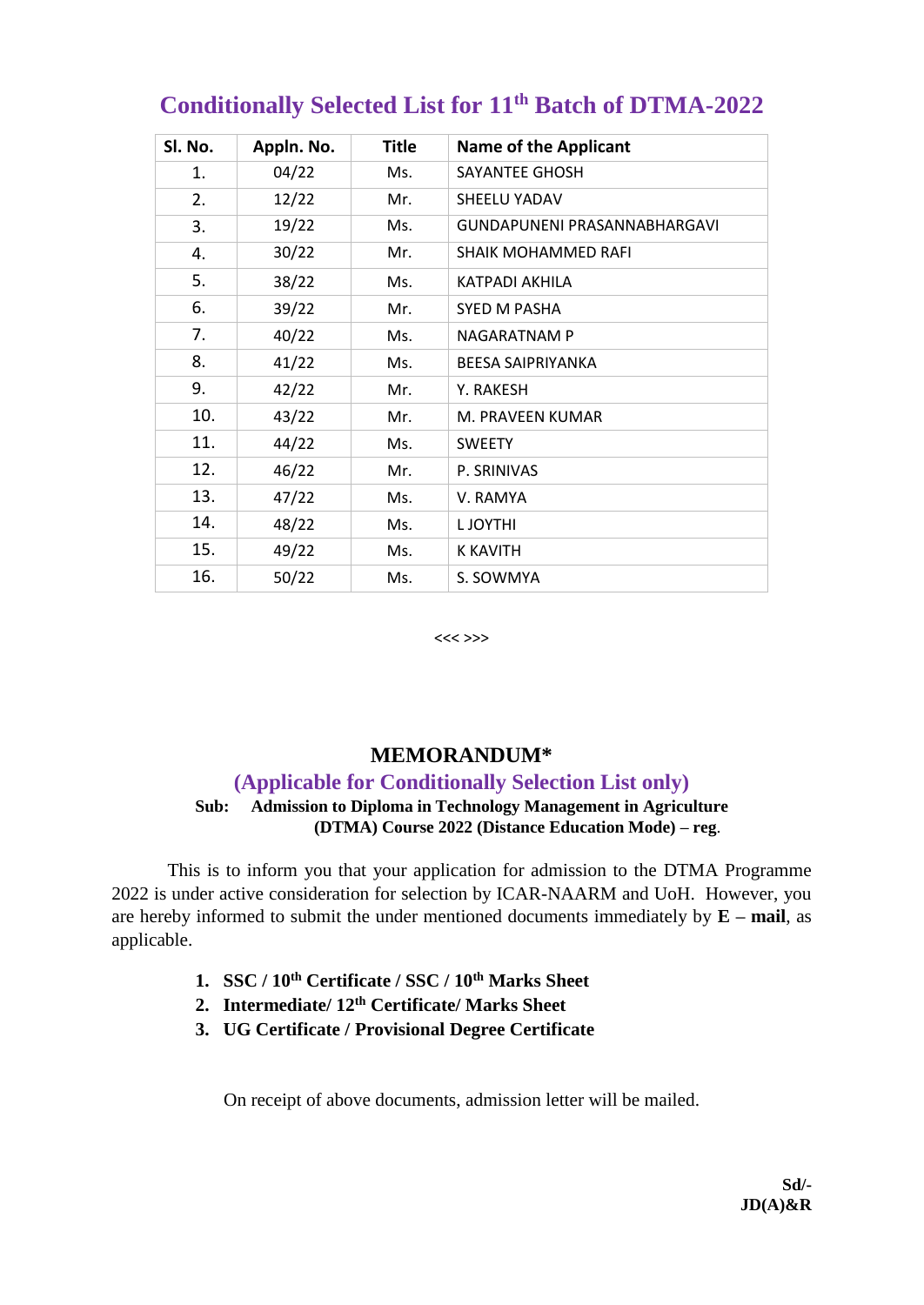

भाकुअनुप-राष्ट्रीय कृषि अनुसंधान प्रबंध अकादमी राजेन्द्रनगर, हैदराबाद-५०००३०, तेलंगाणा, भारत **ICAR-National Academy of Agricultural Research Management** (ISO 9001:2015 Certified) Rajendranagar, Hyderabad-500030, Telangana, India Phones: (040) 2458 1322; Fax: (040) 2401 5912; https://naarm.org.in



#### **F.No.: PGS/DTMA-2022/21 March 3, 2022**

#### **Sub: Admission into DTMA 2022 batch (Distance Education).**

We are pleased to inform that you have been provisionally selected for admission into the One–year Diploma in Technology Management in Agriculture (DTMA)\* under Distance Education Mode jointly offered by ICAR - National Academy of Agricultural Research Management (NAARM), Hyderabad and University of Hyderabad (UOH), Hyderabad for the year 2022.

The DTMA course will commence from **18<sup>th</sup> April 2022**. The confirmation of your admission is subject to (i) verification of your certificates (ii) submission of the documents, if any **(indicated overleaf)**; and (iii) on compliance of the following:

- 1. Students admitted to the course have to pay a course fee of **Rs.20,000/- (Rupees twenty thousand only)** in two equal instalments, and certificate fee of Rs. **500/-** (**Five hundred only**).
- 2. Last date for payment of first instalment of **Rs. 10,000/- (Rupees Ten thousand only) is 08-04-2022**. The second instalment of the fee along with the fee for certificate i.e. **Rs. 10,500/- (Rupees Ten thousand five hundred only)** is to be paid before the commencement of second semester.
- 3. In case of sponsored candidates, the sponsoring organizations have to deposit full fee i.e., **Rs.20,500/-** as one instalment, on or before **08-04-2022.**
- 4. The payment can be done through **NEFT /RTGS/UPI/ (QR code available on NAARM website. https://naarm.org.in/wp-content/uploads/2020/08/icarnaarm@sbi.pdf).** The details for online bank transfer are as per attachment.
- 5. Please fill in and send the Acceptance Form (as per the format enclosed herewith) along with the self-attested Certificate copies, (SSLC, HSC, UG, PG/Experience), 4 passport photos, as well as the Receipt of NEFT/RTGS/UPI to **Course Coordinator, DTMA, Room no. 304, Faculty Centre, NAARM Rajendranagar, Hyderabad -500030, India** before the last date.
- 6. Only those who pay the fee within the stipulated date are treated as admitted provisionally. Mere receipt of admission offer letter does not entitle any right to claim admission.
- 7. Fee once paid will not be returned under any circumstances. All disputes are subject to the Greater Hyderabad Jurisdiction.
- 8. Soft copy of study material and other course related documents / information will be sent after commencement of the course subject to remittance of the prescribed fees and completion of the admission requirements. **Those who require hard copies of the study material will have to pay an additional Rs.5000 (five thousands).**
- 9. In case of discrepancy / short falls in any of the documents submitted by you, admission can be cancelled any time during the period of the course.

For further clarification, if any, the candidates may visit the Academy website**: https://naarm.org.in** or may contact on phone: 040-24581323/271

> **Sd/- JD(A)&R**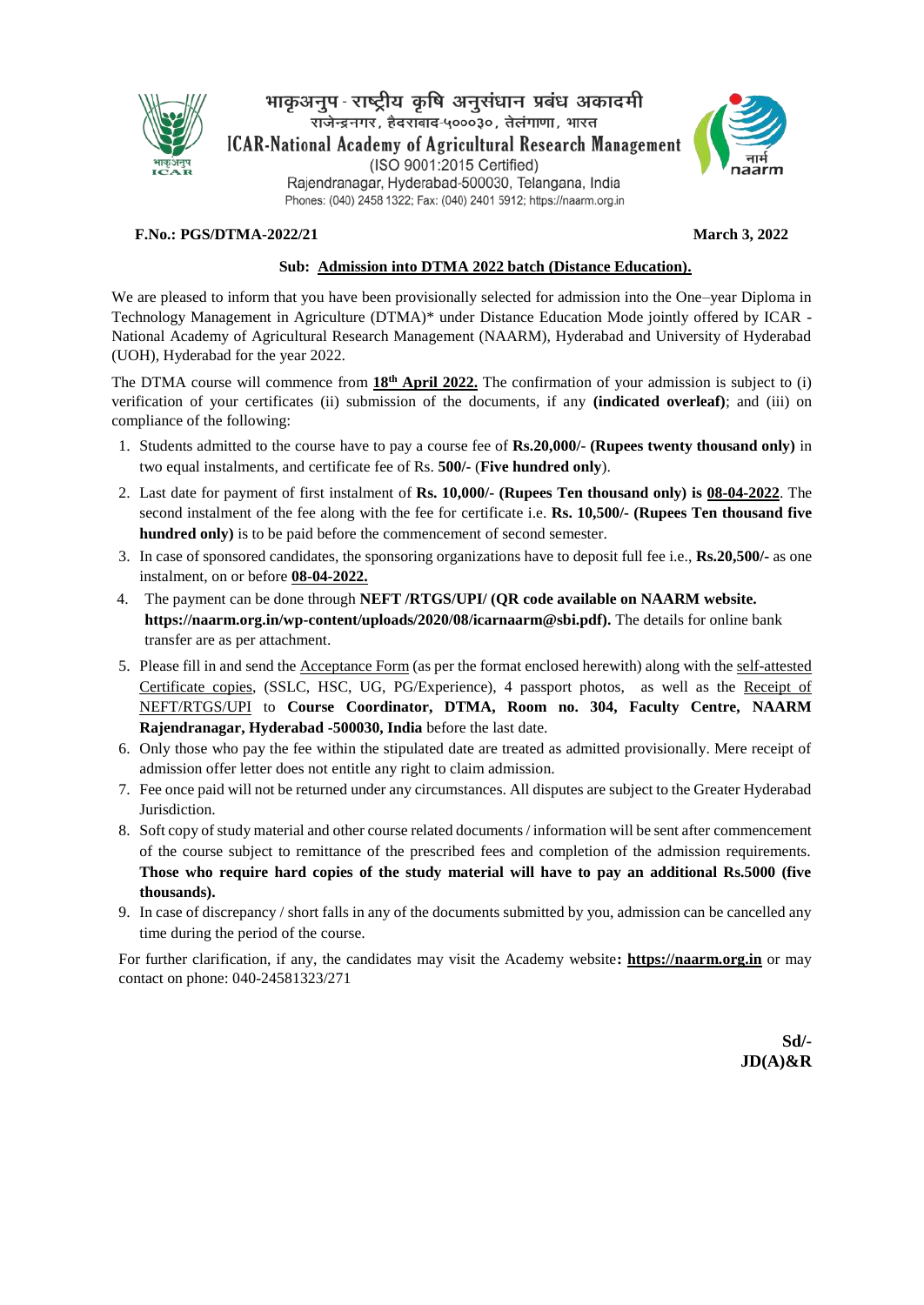**Self-attested Copies of the documents** (*those who have not submitted with their application*) to be submitted along with the Acceptance Form by the Candidates Selected for DTMA-2022 are as indicated below:

- 1. **X Class**: Certificate & Marks Memo
- 2. **Intermediate**: Certificate & Marks Memo
- 3. **Degree: Marks Memo** / Transcript
- 4. **PG:** Marks Memo & Transcript
- 5. **Work Experience Certificate**
- 6. **Photographs**  4 Nos.

#### **Mode of Payment:**

The payment can be done through NEFT /RTGS/UPI/ (QR code available on NAARM website. **https://naarm.org.in/wp-content/uploads/2020/08/icarnaarm@sbi.pdf).** The details for online bank transfer are as given below

| <b>Name of the Account</b> | NAARM MAIN ACCOUNT                               |
|----------------------------|--------------------------------------------------|
| Beneficiary A/c No.        | 39104423023                                      |
| <b>Name of the Bank</b>    | STATE BANK OF INDIA                              |
| <b>Branch</b>              | NAARM Branch, Rajendranagar, Hyderabad - 500 030 |
| <b>IFSC Code No</b>        | SBIN0061700                                      |
| <b>Phone No</b>            | 040-24581387                                     |
|                            |                                                  |

#### **Note**:

1. After making payment through NEFT/RTGS/UPI the students will send bank details and UTR No. To the following e-mail ID's stating that the he/she has made the payment on such and such date through such and such bank (with branch address) and mentioning the UTR No. and also her /his own particulars.

**Course Coordinator: [kalakareem@naarm.org.in](mailto:kalakareem@naarm.org.in)**

**OIC-PGS Unit: [pgsunit@naarm.org.in](mailto:pgsunit@naarm.org.in)**